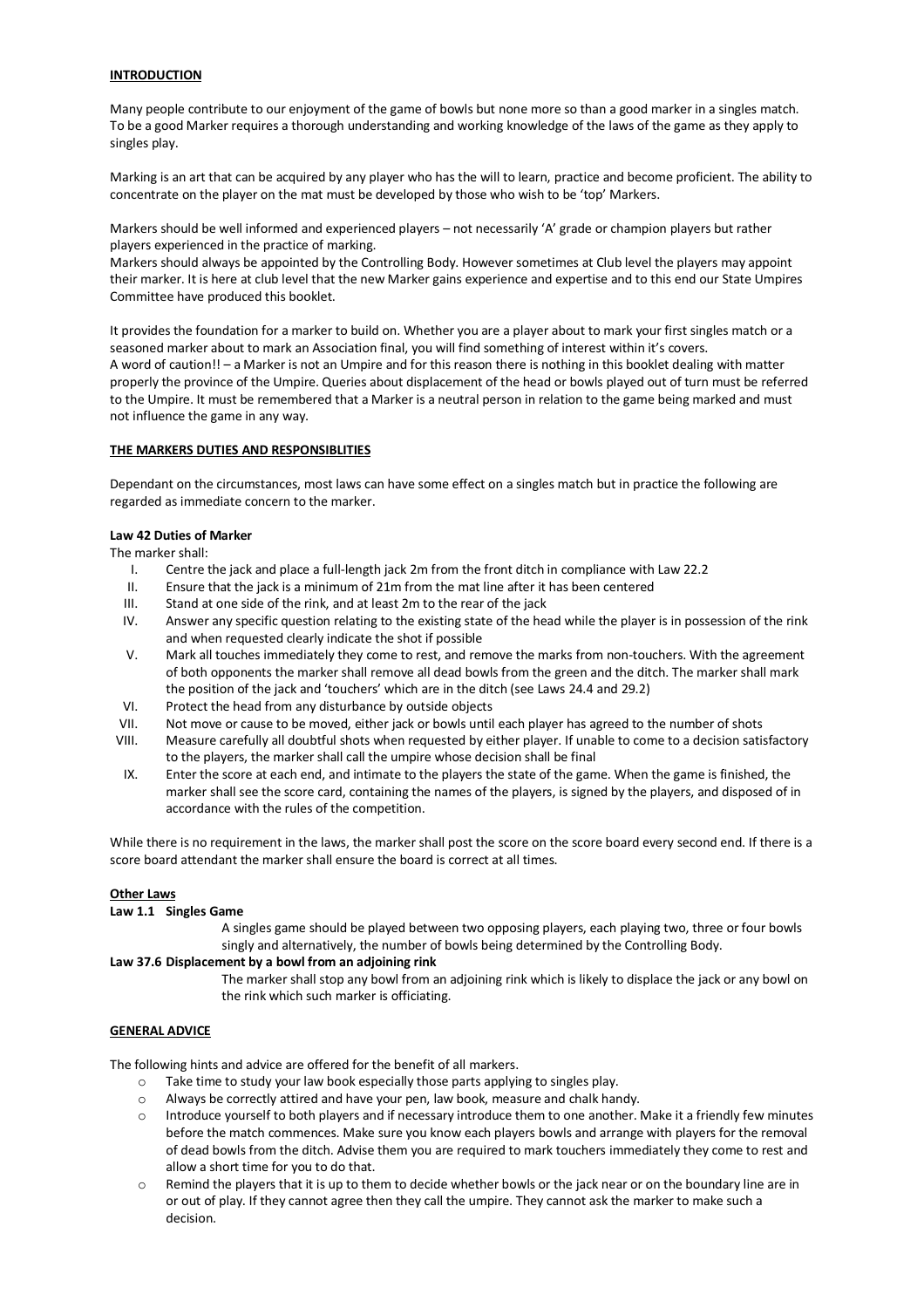- o Be strictly neutral. Do not comment on or declare the result of an end. The players will declare the result at the end.
- $\circ$  'Jack high' means that from the mat line the nearest position of a bowl is level with the nearest portion of the jack. Otherwise the position is referred to as 'past jack high' or short jack high'
- o Practice measuring with the measures you would normally use.

# **TAKE THE RIGHT APPROACH**

To the players, the match you are marking, is at that time, of major importance. Having been asked to mark that match, you should regard it in the same way. The players deserve and respect a dignified approach on your part and correct dress, correct equipment and the right attitude will show everyone you take your position seriously.

Arrive at the club in plenty of time. If it is not your own club, walk around the green and familiarise yourself with the score boards, the rink markers, boundary pegs and markers for indicating ditched jacks and touchers. Have in your possession a pen, a hard support for the card, a long flexible measure, a wedge or a piece of soft rope or some other device for supporting a leaning bowl if required to measure, chalk and your law book.

If two score boards are to be used, see that the players' names are on the same side at each end and clearly written so that all concerned can read them from either end of the green.

Numbered or individually coloured bats are now commonly used to indicate the number of shots scored in the end. If you are marking an important match, particularly if it is being televised, the use of bats is essential.

Organise yourself so that the bats are easily reached when you are walking back up the green.

Ascertain who is the official in charge and collect the scorecard. Check the names of the players and the number of the rink and the green upon which you will be marking.

Ascertain who is the umpire and introduce yourself. Find out under what circumstances you may be needed to assist in measuring.

If the score board attendants are to be used find those appointed to operate on your rink and have a friendly work with them before the match commences.

# **DISCUSS WITH THE PLAYERS**

- o Answers which will be given to questions relating to 'jack high bowls'
- o Answers which will be given to questions such as 'am I two down' when the player is in some other situation
- o When touchers will be marked
- $\circ$  When dead bowls will be removed from the ditch  $\circ$  If players elect to play their trial ends hefore the s
	- If players elect to play their trial ends before the start of the match you can assist by:
		- Aligning the jack
		- Indicating to each player, if requested, how far the bowl finished from the jack
		- **•** As each bowl comes to rest, move it back behind the 2-metre mark so the succeeding bowls may finish their run unobstructed

# **DURING THE GAME**

- $\circ$  If the jack is rolled away from the centre line the marker must centre the jack
- o The jack must always be aligned with the hand and NOT WITH THE FOOT
- $\circ$  Some markers give unsolicited information to players by indicating that the jack is being placed on the 2-metre mark. Such action is NOT PERMITTED
- o Players should observe the movement of the jack and if they wish to know the exact position of the jack they must ask the appropriate question
- o The marker never gives voluntary information
- o Touchers should be marked with one chalk line across the smooth surface of the bowl. The bowl should be steadied with the other hand when marking a toucher. One or two sprays. Chalk spots are an acceptable alternative.
- o Be careful when chalking or removing chalk. It is not good marking if a marker moves a bowl and has to replace it
- o Exercise great care when removing chalk marks, if the mark is on the underside, roll the bowl over, remove the chalk mark and then roll the bowl back to its original position
- o Touchers must be marked as soon as they come to rest
- o MARKERS NEVER LIFT A BOWL IN PLAY
- $\circ$  If asked to measure, do not move any bowl or disturb the head. You may be required to call the umpire if a player is not satisfied with your decision. If your measure is disputed them YOU call the umpire
- o When the players have agreed on the result of an end repeat their decision back to them, enter the score on the card and advise the players of the progressive score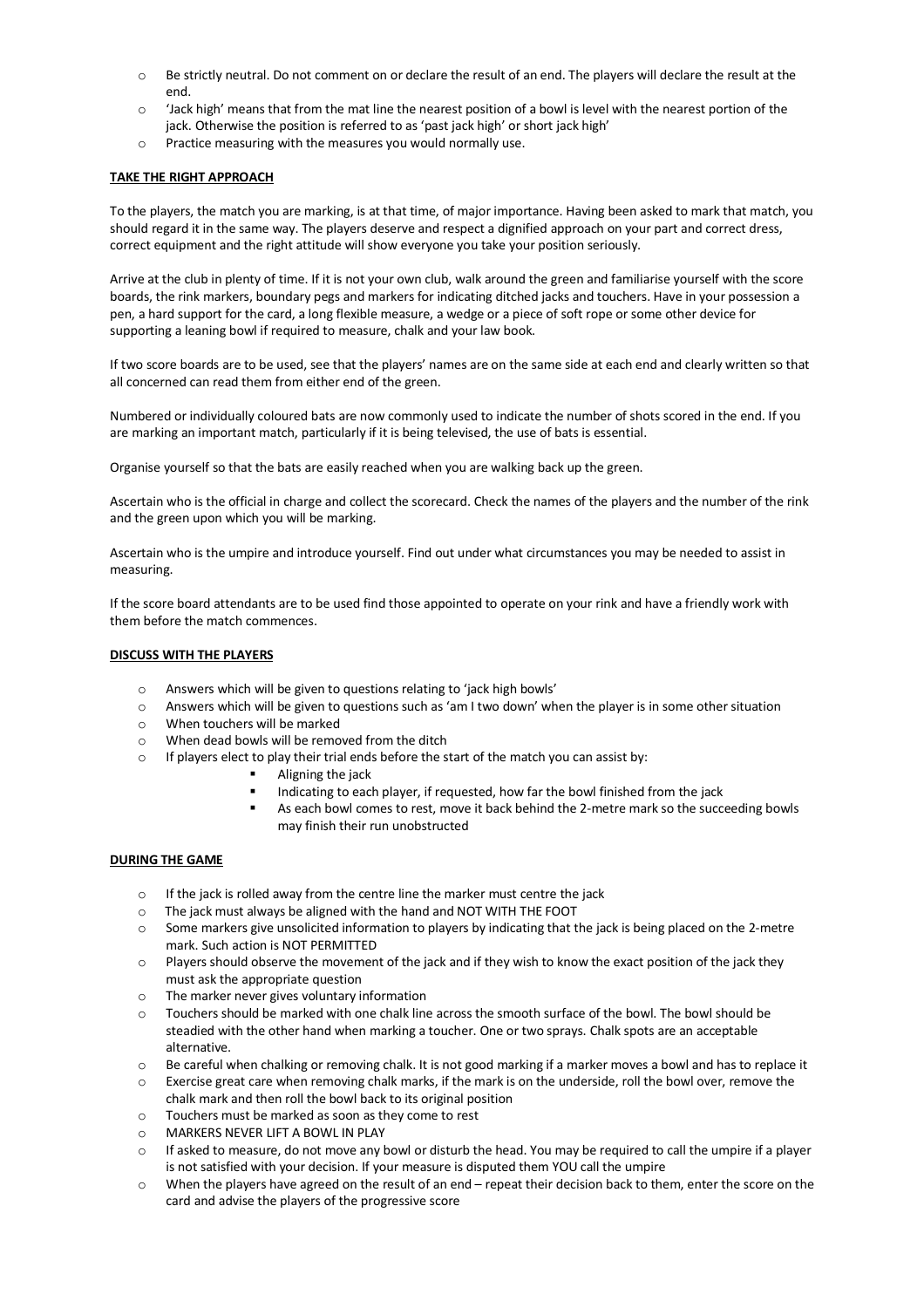- o Be clear and concise in your replies to questions. If in doubt, say so. If uncertain as to the meaning of a question then ask that it be repeated.
- o When measuring, measure between the nearest points of the jack and bowl. Be accurate, and if necessary, measure to avoid an error. If you cannot decide between two or more bowls, YOU call the umpire.
- o If a bowl to be measured is leaning on another bowl, call the umpire who will secure the leaning bowl and measure for shot.
- o If a bowl to be measured is leaning it should be secured before you attempt to measure.
- o Replace any bowl or jack if they are displaced by a rebounding non-toucher
- o Do not show interest in to or talk to spectators
- o Do not move about when a player is on the mat
- o If in doubt about which bowl is shot say so, the player in possession of the rink may inspect the head NEVER invite the player to inspect the head.
- o Get both players to sign the official score card at the end of the match or when a match is stopped and not resumed on the same day. Sign the card yourself and hand it to the official in control immediately.
- o On request a marker can:
	- Indicate a bowl not visible from the mat
		- § Indicate a hidden jack
	- Indicate the distance between the jack and a bowl and between bowls
	- Advise how far short of or how far past a bowl is to jack high
- o The marker shall stop any bowl from adjoining rinks which is likely to displace the jack or a bowl on the marker's rink. The marker cannot lift a bowl under any circumstances.

# **COMMON QUESTIONS AND THEIR ANSWERS**

A crucial component of the marker's duties is answering questions posed by the player in possession of the rink. When answering questions, it must be borne in mind that the player is seeking information peculiar to their situation only. Consequently, you must be at all time even handed in your responses, brief and to the point. Answer the questions asked and ONLY THE QUESTION ASKED. Do not give any extra information because what you tell the player on the mat you also tell the opponent and that could mean that you as marker have influenced the game. Be attentive and courteous, accurate in your answers and always be aware that you are there to assist the players as and when they require.

Not all players ask clear questions. Do not hesitate to ask a player to rephrase or clarify a question. If asked to say who has shot and you cannot decide then state that it is a measure but do not say that you favour one bowl over another. If you can do that, then perhaps it's not a measure. Do not invite or suggest that player inspect the head, that is the player's prerogative.

- Q1 What is the (my) position?
- A1 Answer briefly the number of shots up or down as the case may be.
- Q2 How many shots am I?
- A2 Answer the actual number.
- Q3 Am I shot? Or Do I hold shot?
- A3 Answer ONLY 'yes' or 'no'.
- Q4 How many shots up or down am I?
- A4 Answer the actual number.
- Q5 How far in front of the jack is that bowl?
- A5 Give the distance in metres or parts thereof or indicate with your hands if this is more accurate or the player has trouble hearing.
- Q6 How far past jack high is that bowl?
- A6 These and similar questions should be answered as in Q5 above.
- Q7 Which is shot bowl (or second or third shot)?
- A7 Indicate with your index finger held 150mm above the bowl. Do not touch the bowl.
- Q8 Can I draw round that bowl? Or is that bowl in the draw?
- A8 I can't answer that question.
- Q9 Is that bowl jack high?
- A9 if it is, answer yes. If the bowl is slightly (up to 50mm) in front of or past jack high answer 'just short of or just past jack high' as the case may be. If the players require a more accurate answer they must ask a further question. If the bowl is further away from jack high than 50mm then the proper answer is no and the player must then ask a further question.
- Q10 Do I hold two shots?
- A10 If yes answer yes. When questioners hold some other number then you may ask them to rephrase or clarify the question. If they persist with their original question then you have to answer no and they must then ask a further question.
- Q11 Who holds shot?
- A11 Either 'you do' or 'your opponent (named) does'.
- Q12 Am I up or down?
- A12 Hold your clenched fist up or down as the case may be but do not indicate how many shots.
- Q13 Is that bowl on or off the rink?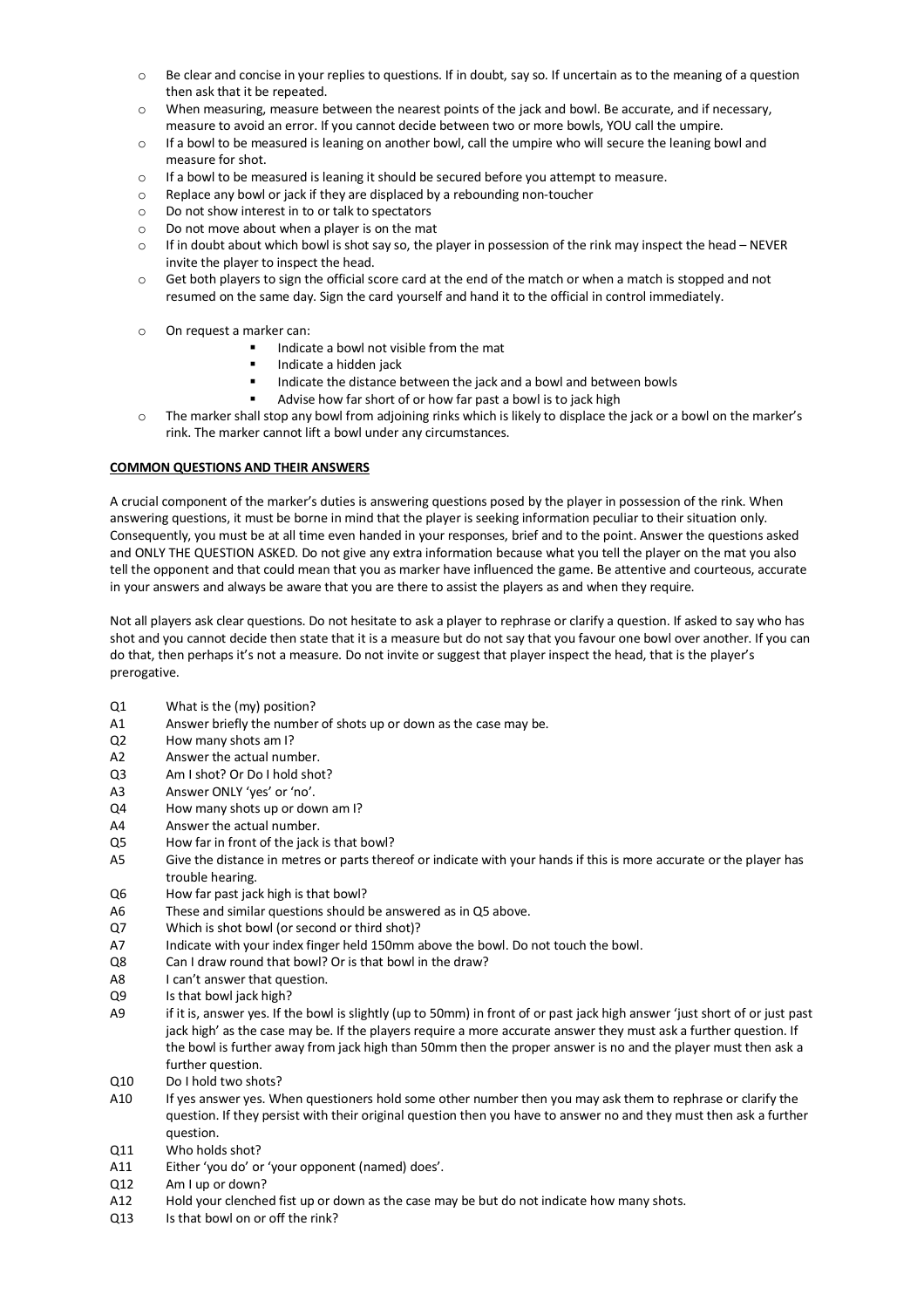#### **SOME GENERAL QUESTIONS AND ANSWERS**

- Q1 When can a question be asked?
- A1 When a player is in possession of the rink.
- Q2 When is a player in possession of the rink?
- A2 As soon as the previously played bowl has come to rest and until their own bowl has come to rest. If the bowl becomes a toucher and is marked immediately then they retain possession of the rink until the bowl has been marked.
- Q3 When is the correct time to mark a toucher?
- A3 As soon as it comes to rest.
- Q4 If a marker displaces a toucher bowl while marking it, what should be done?
- A4 The marker shall replace it in its original position.
- Q5 Does a marker have to measure if requested to by the players?
- A5 No; if markers do not feel confident they may decline to measure and may call the umpire.
- Q6 If markers displace the jack or bowl while measuring, what should be done?
- A6 They replace the jack or bowl in its original position.
- Q7 If a player offends and the opponent appeals, what action should a marker take?
- A7 They should refer the player to the umpire. They would also refrain from passing any comment unless queried by the umpire.
- Q8 If a player challenges the length of the roll of the jack, what does the marker do?
- A8 Nothing; the players will call the umpire.
- Q9 If the jack is moved to near the boundary of the rink and its position is queried, what are the markers duties?
- A9 None; the players will determine its position by agreement or they call the umpire.
- Q10 May markers challenge the length of the roll of the jack/
- A10 Yes; they may do this before the first bowl of the end is delivered. The umpire must then be called to measure the distance.
- Q11 If a bowl from the marker's rink collides with another bowl in course on another rink, what should be done?
- A11 Each bowl may be replayed, provided they were on their correct bias at the time they collided.
- Q12 if a bowl in course from the marker's rink collides with a stationery bowl in the adjoining rink, can that bowl be replayed?
- A12 Yes; provided the bowl was on its correct bias.

# **AFTER THE MATCH**

#### **When the match is concluded**

- o Allow the loser time to congratulate the winner, then offer your congratulations to the winner and then offer some friendly remarks to the loser.
- $\circ$  Obtain the signatures of both players on score card/s. In a long game there may be two cards, sign yourself and hand the card/s to the controlling official.
- o Return any equipment, numbered bats, measures etc you may have borrowed.

#### **MISCELLANY**

A player may ask a question and the marker gives a reply. However, before the player delivers the next bowl, a bowl in the head falls over and affects the answer the marker has given. The marker should then walk to the front of the head so as to get the player's attention and should then advise the player of the altered situation.

If a player personally inspects the head and whilst is on the way back to the mat a bowl falls over and affects the position, the marker will NOT advise the player. While inspecting the head the player should have anticipated that a bowl could fall and either watched it on the way back to the mat or should ask if the head has changed before delivering the next bowl.

Except in the case of a marker moving to observe whether a bowl becomes a toucher, markers should remain stationary. They should not move body or limb as this may give valuable information to either player.

When asked a question by a player, do not wander around the head and keep the player on the mat waiting, but rather move around the head in a positive manner while making your assessment of the situation and make up your mind quickly. Always move around the head and avoid walking between the bowls and the jack.

Practice with a ruler and tape measure until you can estimate the distances accurately. It is important that you are able to give reasonably accurate measurements.

When a bowl is in front of the jack, be aware of the difference between the questions. How far is that bowl 1) Away from the jack? 2) In front of 'jack high'? **The difference in the distance is equal to the diameter of the bowl.**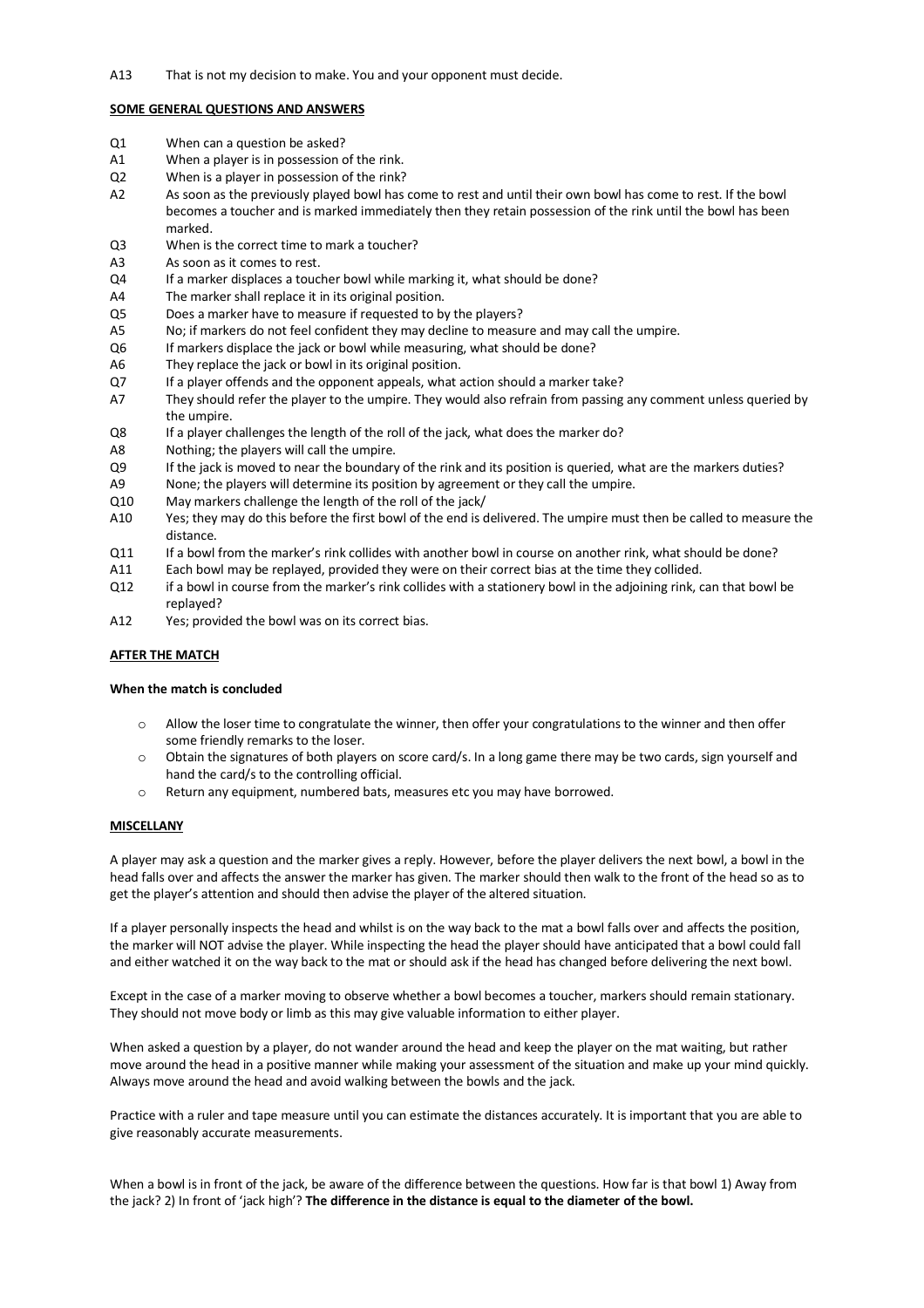# **A QUICK CHECK LIST**

#### **Never:**

Lift a bowl to allow another to pass from an adjoining rink.

Move to see who has shot unless requested.

Say it is 'up or down' if it is not really so.

Invite a player to inspect the head.

Give additional information to the question asked.

Talk to spectators during a match.

Tell the players who has shot or how many, when they arrive at the head.

Use your foot to indicate a shot bowl.

#### **Always:**

Be correctly attired.

Carry the essential equipment.

Introduce yourself to the players.

Discuss how questions will be dealt with the players.

Be aware of the ownership of the bowls in play.

Ensure your head is not displaced by a bowl from the next rink.

Ensure that the mat is laid on the centre line before the first bowl is delivered.

 Align the jack by hand after it has come to rest and ensure that it has been rolled at least 21m from the mat line. Stand 2m behind the jack and midway between the centre line and the boundary so as not to cast a shadow on the jack or bowls.

Remain motionless and concentrate on the player on the mat.

Observe if a bowl becomes a toucher and if so, mark it immediately.

Answer all questions briefly, quickly and accurately.

Call the score at each end, naming the first the score of the player who won that end.

Signal the score for all to see.

Walk briskly from end to end, midway between the centre line and the boundary.

Allow the players to decide if a bowl near the boundary is dead or not.

Wait for the players to determine the result of an end.

Ensure the score is placed on the score board at least every second end.

Sign the score cards/s after each player has done so.

Hand the card/s to the controlling official at the completion of the match.

 **AND FINALLY, wish each player 'good bowling' and then enjoy the satisfaction that comes from being a 'top' marker in a game of singles.**

# **MARKERS DO'S**

- DO be correctly attired and equipped (chalk, pen, card).
- DO introduce yourself to both players.
- DO be conversant with the ownership of bowls.
- DO align the jack AFTER it has come to rest.
- DO challenge the length of the jack roll if in doubt, and if players agree with you, call the umpire (min. 21m)
- DO know how to correctly place the jack on the T.
- DO note that the mat is correctly laid and aligned before play starts.
- DO stop bowls from adjoining rinks from displacing bowls in your rink.
- DO retire to a position about 2m behind the head and 1.5m on one side. Keep your shadow away from the head and that of the adjoining rink.
- DO remain motionless, with eyes fixed on the player in possession of the mat.
- DO watch for signals from the players in possession.
- DO be alert and in a position to observe if a bowl becomes a toucher.
- DO mark all touchers immediately they come to rest.
- DO answer all questions briefly, with 'yes' or 'no' if the answer is not misleading, and only to the player whose turn it is next to bowl.
- DO remove all dead bowls immediately from the ditch after agreement by the players. The status of bowls near the boundary should be determined by agreement by the players, or they should call the umpire to do so.
- DO keep clear of the head when the players arrive they determine the results not the marker.
- DO call the score every end.
- DO walk from end to end midway between the centre of the rink and the boundary.
- DO place the score on the board every second end.
- DO sign the score card after each player has done so and hand it to the proper official after the match.

# **It is rare for a bowl to be exactly 'jack high'. A marker may answer 'just short of' or 'just**

**past' jack high to a players question concerning a bowls position relative to the jack.**